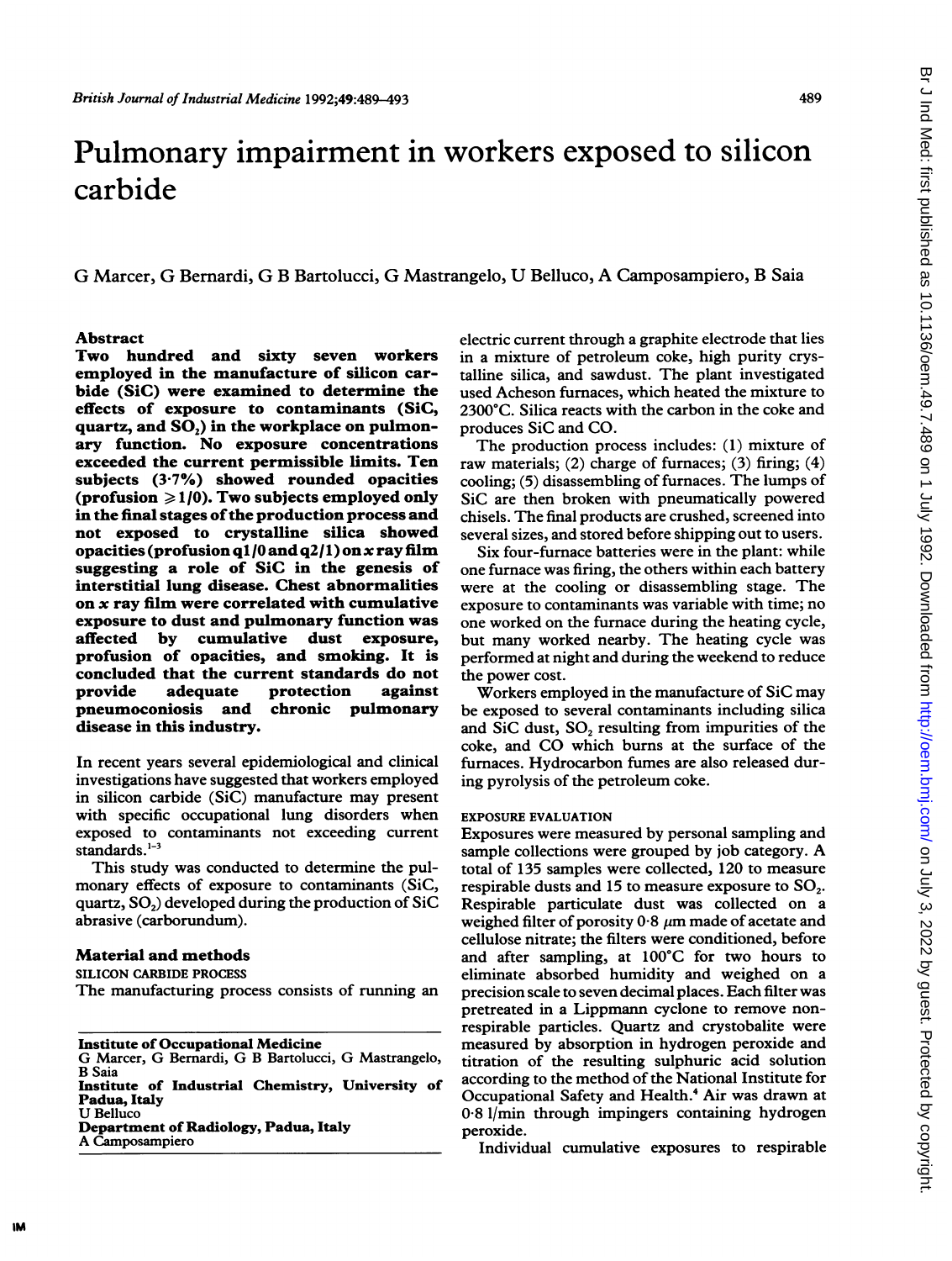|              |               | Respirable dust |               |                |                      |  |
|--------------|---------------|-----------------|---------------|----------------|----------------------|--|
| Job category | No of samples | Geometric mean  | Range         | Quartz (range) | Crystobalite (range) |  |
| Mixer        | 12            | 0.85            | $0.14 - 2.97$ | $0 - 0.037$    | $0 - 0.023$          |  |
| Furnace      | 39            | 0.34            | $0.11 - 1.25$ | $0 - 0.003$    | $0 - 0.010$          |  |
| Screen 1     | 13            | 0.78            | $0.16 - 2.95$ | absent         | $0 - 0.018$          |  |
| Crusher      | 14            | 0.30            | $0.13 - 0.86$ | absent         | $0 - 0.012$          |  |
| Grinding     | 7             | 0.50            | $0.14 - 1.50$ | absent         | $0 - 0.008$          |  |
| Screen 2     | 31            | 1.00            | $0.10 - 7.82$ | absent         | absent               |  |
| Storage      | 4             | 0.44            | $0.30 - 0.63$ | absent         | absent               |  |

Table 1 Concentrations ( $mg/m^3$ ) of respirable dusts, quartz, and crystobalite by job category

dusts and SO<sub>2</sub> were calculated as suggested by Peters  $et al<sup>1</sup>$ ; the product of the time spent in each job and its mean exposure concentration was expressed as mg/  $m<sup>3</sup>$  x years for cumulative dust and ppm  $\times$  years for cumulative SO,).

# **SUBJECTS**

We examined <sup>141</sup> subjects at work in the factory during February 1988. Attempts were made to contact 164 workers employed in the past in SiC production for at least two years between 1983 and 1987, to act as controls; twelve of these subjects were dead and 26 refused to participate, leaving a final control group of 126 ex-workers.

#### HEALTH EFFECTS

The investigation was carried out during five consecutive days in February 1988. Relevant information on health and smoking habits was obtained from the questionnaire of the European Community of Coal and Steel that deals with chronic bronchitis and emphysema.5 This was administered by three trained interviewers who also completed forms describing the subjects' past exposure in dusty industries, as well as present and past jobs in the production of SiC.

Tests of pulmonary function were performed with a computerised spirometer in the first aid room of the factory. Forced vital capacity (FVC) and forced expiratory volume in one second (FEV1) were measured with the subject in a seated position wearing <sup>a</sup> nose clip. The maximum value was taken from three satisfactory tracings; values were adjusted for body temperature, pressure, and saturation. The predicted values used were those quoted by the European Community of Coal and Steel.6

Standard posteroanterior chest radiographs were taken according to International Labour Office (ILO) standards.<sup>7</sup> x Ray films were read by two independent physicians and classified by the ILO international classification of radiographs for pneumoconiosis' without knowledge of age, exposure, or other information.

#### STATISTICAL ANALYSIS

The FVC and FEV, were presented as <sup>a</sup> percentage of the predicted values to adjust for differences in age and height; these values were then grouped according to several variables-namely, smoking, particulate exposure, exposure to SO,, and profusion of radiographic opacities. Non-parametric one way analysis of variance (Kruskal-Wallis test<sup>8</sup>) was performed to assess the significance of group differences. In tables 4-8 the p values generated from the Kruskal-Wallis test are reported.

A binary (0, 1) dependent variable was created in which 1 and 0 indicates  $x$  ray film profusion categories higher or equal to 0/1 and 0 respectively; a stepwise logistic regression<sup>8</sup> was then fitted to assess the effect of the independent variables: age, smoking, years worked, particulate exposure, and exposure to SO, on radiographic profusion. A multiple linear regression<sup>8</sup> was used to find the best subset of predictor variables for FVC and FEV, among these independent variables.

## Results

EXPOSURES TO AIRBORNE DUSTS AND SO<sub>2</sub>

Table <sup>1</sup> shows the concentrations of respirable dusts. Average exposures were all below the existing standards for permissible exposure; in some cases high values in the screening, mixing, and selection areas were found. The concentrations of quartz and crystobalite were always low. The geometric mean concentration of  $SO_2$  was  $0.05$  ppm, with a maximum concentration of 0-4 ppm in the furnace.

#### **SUBJECTS**

The final study group consisted of 267 subjects (141 workers and 126 ex-workers). Table 2 reports the average age, smoking habits, years worked, and

Table 2 Age, smoking and exposure data for 267 SiC production workers

| Age(y)                                                  | 45.9(12.7) |
|---------------------------------------------------------|------------|
| Never smokers (%)                                       | 38.8       |
| Current smokers (%)                                     | $40-1$     |
| $Ex$ -smokers $(\% )$                                   | $21-0$     |
| Years worked                                            | 15.2(8.9)  |
| Cumulative dust exposure $(mg/m^3 \times \text{years})$ | 9.7(12.1)  |
| Cumulative SO, exposure (ppm $\times$ years)            | 0.6(1.3)   |
|                                                         |            |

Standard deviation in parentheses.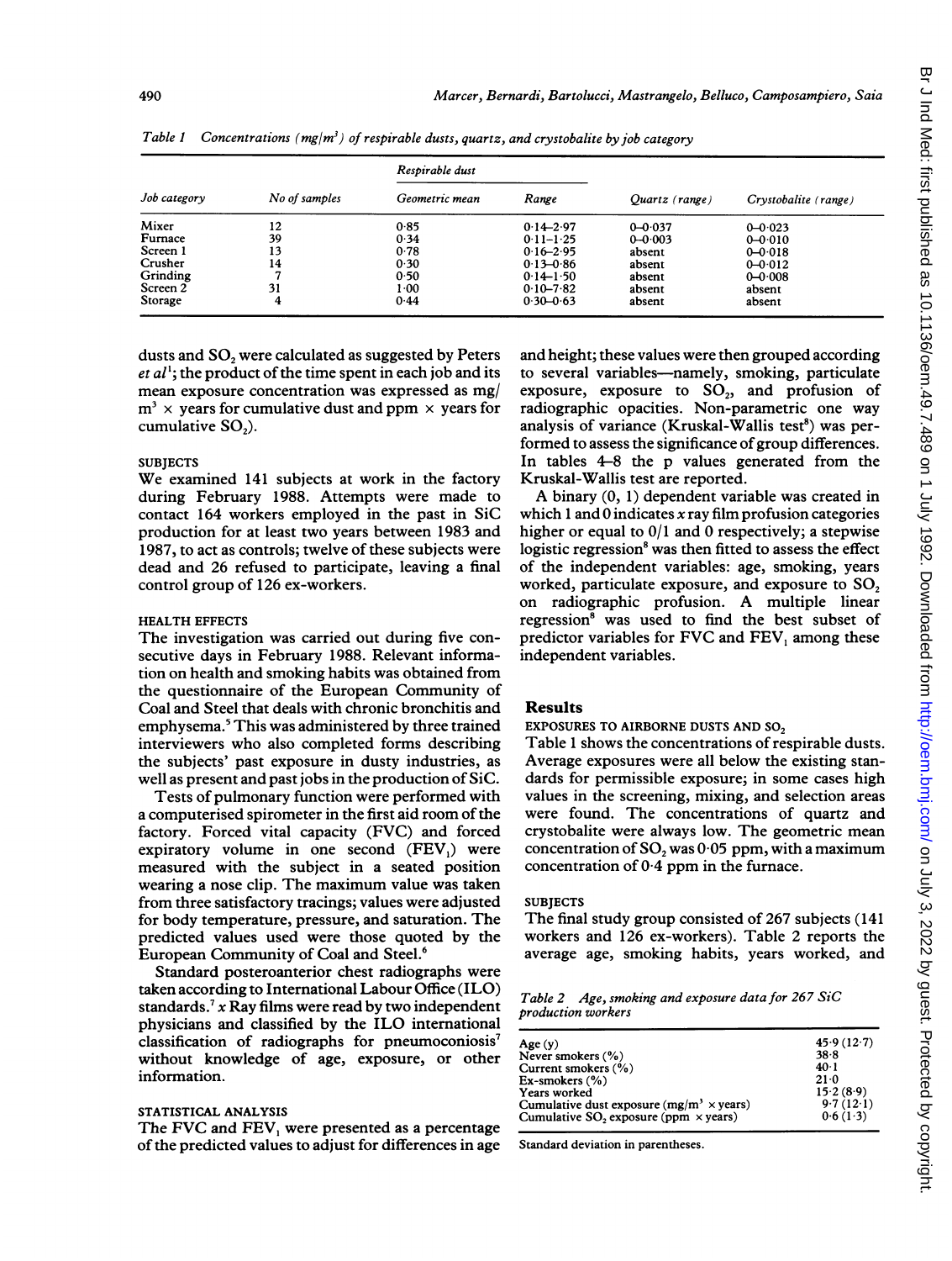491

| Profusion       | Workers<br>No(%)                                                                                                | Ex-workers<br>No(%) | Total<br>No(%) |
|-----------------|-----------------------------------------------------------------------------------------------------------------|---------------------|----------------|
| None            | 130(92.2)                                                                                                       | 110(87.3)           | 240(89.9)      |
| 0/1             | 8(5.7)                                                                                                          | 9(7.1)              | 17(6.4)        |
| 1/0             | $2(1-4)$                                                                                                        | 1(0.8)              | 3(0.1)         |
| $\geqslant$ 1/1 | 1(0.7)                                                                                                          | 6(4.8)              | 7(2.6)         |
|                 | Table 4 Average cumulative particulate exposure (mg/m <sup>3</sup><br>$\times$ years) by radiographic profusion |                     |                |
|                 |                                                                                                                 |                     |                |

 $25.3(20.1)$ 

Profusion No of cases geometric mean (SD) None 240 8.8 (11.1)<br>0/1 17 13.7 (13.9)  $\frac{0}{1}$  17 13.7 (13.9)<br>1/0 3 29.8 (30.8) 3  $29.8 (30.8)$ <br>3  $20.4 (15.5)$ 

 $p < 0.03$ .

Table 5 Effect of smoking on pulmonary function

 $\frac{1}{1}$  3 20.4 (15.5)<br>  $>1/1$  4 25.3 (20.1)

|            | <b>Smokers</b><br>$(%$ predicted)<br>$n = 163$ | Never smokers<br>$(%$ predicted)<br>$n = 104$ | p Value     |
|------------|------------------------------------------------|-----------------------------------------------|-------------|
| <b>FVC</b> | 94 0                                           | 97.1                                          | $< 0.08$ NS |
| FEV,       | $96-4$                                         | 104.2                                         | < 0.0002    |

cumulative exposure to dust and  $SO_2$ . Most (92.9%) of the ex-worker group were distributed in the age classes over 50 years. Duration of exposure of more than 20 years was found in  $54.0\%$  of ex-workers and 23-4% of workers.

The percentage of smokers was similar  $(41.1\%$  and 38 9%) but more ex-smokers were in the ex-worker group  $(25.4\%)$  then in the worker group  $(17.1\%)$ . Smokers and ex-smokers were considered together in the analyses.

### RADIOGRAPHIC FINDINGS

Table 3 reports the profusion of radiographic opacities in worker and ex-worker groups. Ten subjects (three workers and seven ex-workers) had average profusions  $\geq 1/0$  and seven (one worker and six ex-workers)  $\geq 1/1$ . Among subjects with profusion  $\geq 1/1$ , three ex-workers had  $1/1$ , two  $1/2$ , and one 2/1 profusion. One subject at work had <sup>a</sup> 2/2 ofusion. Linear opacities (profusion  $1/0$ ) were and in one case only (worker group).

The duration of exposure in workers with opacities ofusion  $\geq 1/1$  was 19 (SD 7.8) years (range 8–29).

The average cumulative exposure to respirable rticulates increased significantly ( $p < 0.03$ ) with ofusion (table 4). No relation between years at ork and cumulative exposure to  $SO<sub>2</sub>$  was found.

Table 5 shows the effect of smoking habits on ilmonary function (FVC and  $FEV<sub>1</sub>$ ). The values are esented as a percentage of those predicted. Sigficant differences ( $p < 0.0002$ ) between smokers d never smokers were found for FEV, measures.

Tables 6 and 7 present the degrees of pulmonary function related to cumulative exposure. Cumulative exposure to respirable particulates affected FVC and FEV, significantly but only in smokers ( $p < 0.0015$ ) and  $p < 0.0027$  respectively). No significant effect of cumulative exposure to  $SO_2$  was shown for either smokers or never smokers. The influence of the

Table 6 Effect of cumulative particulate exposure ( $mg/m<sup>3</sup>$ x years) on percentage predicted pulmonary function by smoking

|                         | <b>Smokers</b> |          |                   | Never smokers |           |             |
|-------------------------|----------------|----------|-------------------|---------------|-----------|-------------|
| Particulate<br>exposure | No             |          | FVC% FEV.%        | No            |           | FVC% FEV, % |
| $\leq 3.6$              | 75             | 96.7     | 98.8              | 50            | 97.0      | $104 - 0$   |
| $3.7 - 7.4$             | 20             | 98.5     | $102 - 6$         | 13            | $103 - 7$ | 112.5       |
| $7.5 - 14.9$            | 30             | 94.3     | 98.2              | 22            | 97.5      | 104.3       |
| $\geqslant$ 15          | 38             | $86 - 1$ | 86.9              | 19            | 92.3      | 99.0        |
| p Value                 |                |          | < 0.0015 < 0.0027 |               | NS        | NS          |

Table 7 Effect of cumulative exposure to SO, ( $ppm \times years$ ) on percentage predicted pulmonary function by smoking

|                 | <b>Smokers</b> |      |       | Never-smokers |          |            |  |
|-----------------|----------------|------|-------|---------------|----------|------------|--|
| SO,<br>exposure | No             | FVC% | FEV.% | No            |          | FVC% FEV,% |  |
| $\leq 0.37$     | 8              | 93.6 | 97.5  | 7             | $98 - 1$ | $102-5$    |  |
| $0.38 - 0.74$   | 7              | 90.5 | 92.4  | 6             | 99.9     | 105.4      |  |
| $0.75 - 2.2$    | 34             | 98-1 | 98.9  | 21            | 96.9     | 104.0      |  |
| >2.2            | 114            | 93.0 | 95.8  | 70            | 96.8     | 104.3      |  |
| p Value         |                | NS   | NS    |               | NS       | NS         |  |

Table 8 Percentage predicted pulmonary function by profusion of radiographic opacities and smoking

| Profusion     | <b>Smokers</b> |                 |                 | Never smokers |           |          | Total |       |          |
|---------------|----------------|-----------------|-----------------|---------------|-----------|----------|-------|-------|----------|
|               | No             | FVC%            | $FEV,\%$        | No            | $FVC\%$   | $FEV,\%$ | No    | FVC%  | $FEV.$ % |
| None          | 141            | 95.7            | $98-4$          | 99            | 97.3      | 104.3    | 240   | 96.8  | 100.8    |
|               | 15             | 87 <sub>1</sub> | 87 <sub>1</sub> |               | $101 - 7$ | 115.5    | 17    | 89.5  | 90.5     |
| $\frac{0}{1}$ |                | 88.8            | $83 - 1$        |               | 75.6      | 86.9     |       | 84.4  | 844      |
| $\geq 1/1$    |                | 72.8            | 73 1            |               | 87.1      | 98.1     |       | 76.9  | 80.2     |
| p Value       |                | < 0.0029        | < 0.0017        |               | NS        | NS       |       | 0.001 | 0.001    |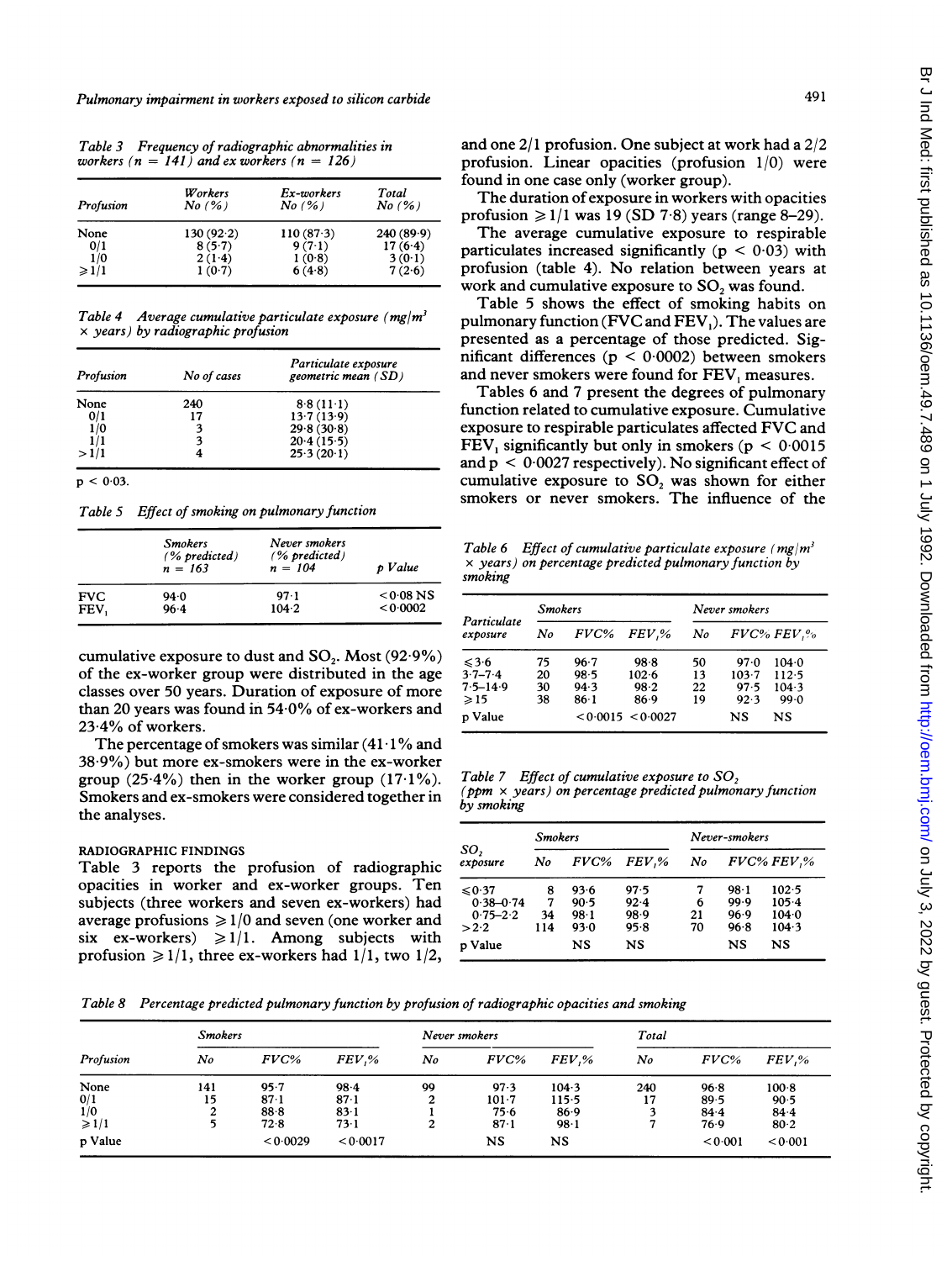| Dependent variable | Independent variable                         | <i>Improvement</i> $\chi^2$ | T-stat                        | p Value                      |
|--------------------|----------------------------------------------|-----------------------------|-------------------------------|------------------------------|
|                    |                                              | Logistic regression         |                               |                              |
| Profusion          | Particulate exposure                         | 6.232                       |                               | < 0.013                      |
|                    |                                              | Multiple linear regression  |                               |                              |
| % Predicted FVC    | Particulate exposure<br>Profusion            |                             | $-3.03$<br>$-3.04$            | < 0.003<br>< 0.003           |
| % Predicted FEV,   | Particulate exposure<br>Profusion<br>Smoking |                             | $-3.56$<br>$-2.90$<br>$-2.22$ | 0.0001<br>< 0.004<br>< 0.027 |

Table 9 Significant independent variables identified by logistic regression and multiple linear regression

duration of exposure on pulmonary function was not significant.

Table 8 shows parameters of pulmonary function broken down by radiographic profusion in smokers and never smokers. A significant negative trend between both FVC and FEV, and profusion of opacities was found in the total population  $(p < 0.001$  in both cases) and in the smokers  $(p < 0.0029$  and  $p < 0.0017$  respectively) but not in never smokers alone.

Table 9 summarises the results of multiple regression to determine the major effects of independent variables on pulmonary function and profusion of opacities. The profusion of opacities related significantly to cumulative exposure to dust. Both FVC and FEV, had <sup>a</sup> significantly negative relation with cumulative exposure to dust and profusion of opacities; FEV<sub>1</sub> was also associated with smoking habit.

#### Discussion

Silicon carbide is generally considered inert in human lungs.<sup>9</sup> Research conducted with laboratory animals supports this view; when exposed to a high concentration of SiC dust they failed to develop fibrosis.'0 Nevertheless, abnormal chest radiographs among the workers exposed to SiC have been described. $11-13$  In more recent years investigations in the carborundum industry have documented an excess of abnormalities (compatible with pneumoconiosis) and a significant reduction of pulmonary functions. These were related either to cumulative exposure to dust and SO<sub>2</sub> or to smoking habits' in conditions in which the exposure concentrations were substantially below the threshold limit value.<sup>14</sup> Finally, Osterman et al found a statistically significant loss of pulmonary function related to duration at work in production of SiC, which was independent of smoking habits.<sup>3</sup>

The pneumoconiosis in workers involved with SiC production has generally been attributed to crystalline silica used in the process. Yet Funahashi et  $al<sup>2</sup>$ conducted a study using  $x$  ray diffraction analysis of open lung biopsies on two SiC production workers

with diffuse reticulonodular densities on radiographs. The authors identified six different silicon carbides but not significant amounts of quartz. They interpreted these findings as suggesting that some silicon carbides are more fibrogenic than others. Recent findings, however, raised the possibility that mineral dusts that are inert when in a particulate form, may have biological activity when they occur in a fibrous form.<sup>15 16</sup> Masse et al<sup>17</sup> and Durand et al;<sup>18</sup> have documented lung lesions sufficiently distinct from those of silicosis and asbestosis to allow recognition as a separate entity.

In the present study, conducted on a population with a mean duration of exposure of 19-0 (SD 7-8) years (range 8-29), we have been able to show a lower prevalence (2-6%) of pneumoconiosis (profusion  $\geq 1/1$ ) than that (14%) reported by Peters *et al*<sup>1</sup> The profusion of opacities was related to cumulative exposure to dust. Two subjects (profusion q 1/0 and  $q$  2/1) were employed only in the final stages (screening and storage) of the production process and therefore they were not exposed to crystalline silica. The cumulative exposure to dust also determined impairments of pulmonary function, particularly in smokers. No effect of cumulative exposure to  $SO<sub>2</sub>$  was shown. A significant negative trend between both FVC and FEV, and profusion of opacities was found only in smokers.

These results confirm the findings from other epidemiological studies.' It can therefore be suggested that the differences in prevalence of pneumoconiosis is probably related to lower concentrations of total and respirable dust and crystalline silica measured in the SiC factory.14

In conclusion, our data show the presence of a respiratory risk in the manufacture of SiC at exposures below current permissible limits. The finding of two cases of pneumoconiosis in workers not exposed to silica strongly suggests a possible role for SiC in the genesis of interstitial lung disease.

This leads us to consider, in agreement with others,<sup>115</sup> that the current permissible limits for exposure to the mixture of contaminants in SiC production are too high to protect the health of exposed workers.